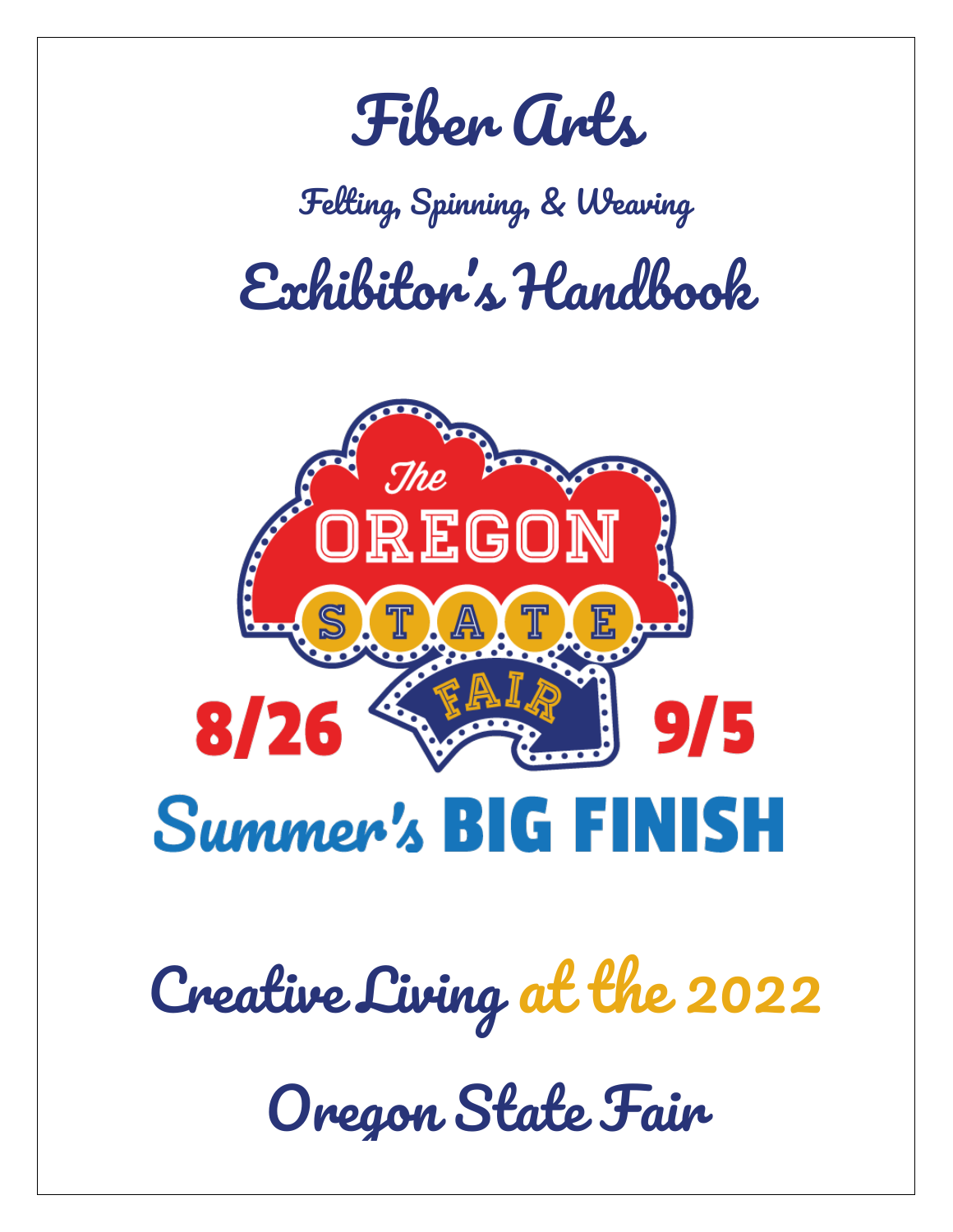# Fiber Arts

#### **IMPORTANT DATES**

#### **ENTRY AND RELEASE SCHEDULE**

**Online Entry Deadline:** 10 pm, Wednesday, August 17

#### **Deliver Entries:**

Friday, August 19, 2 pm to 7 pm Saturday, August 20, 10 am to 2 pm

Enter through Red Gate on 17<sup>th</sup> Street and follow signs to Columbia Hall.

Bring a copy of your detailed online registration receipt.

#### **Pick up entries:**

Tuesday, September 6, 2 pm to 7 pm Wednesday, September 7, 10 am to 2 pm

By submitting an entry into the Fair, exhibitors agree to abide by all rules, regulations and entry requirements of the Fair and of the department(s) to which they are submitting entries.

**It is important that exhibitors read and be familiar with the General Rules as well as the Competition Rules in this Handbook.**

#### **ONLINE REGISTRATION AND ENTRY INSTRUCTIONS**

#### **ONLINE ENTRY OPENS JUNE 8, 2022**

Read the complete rules, division descriptions and entry information in this Handbook **BEFORE** going to online Registration.

#### **1.** Then go to **[https://oregon.fairwire.com](https://oregon.fairwire.com/)**

**2.** Click **Register** or **Sign In** (for return visits).

- Register using your First and Last Name and create a password (write password down).
- Fill in requested information, including email address. Add age only if under 18. Click **Continue**.
- Select **Department** ex: Fiber Arts
- Select a **Division** ex.: Handspun Yarns, Div. 461
- Select a **Class** ex.: Class 4611 Animal fibers
- Fill in all information for class(es) you are entering, including a brief **Description** if needed.
- **3.** When all your information is complete, click **Add Entry to Cart** and follow instructions to check out. (NOTE: If you think you may want to modify your entries, you may save your current session and check out at a later session. Be sure **to Check Out before the closing date listed for your Department; entries are not submitted to the Fair office until the check-out process is complete.)**
- **4.** Fill in "**yes**" at the statement to agree to all the terms and conditions of entry as defined in this Handbook.
- **5.** Click **Submit**.
- **6.** Please print and bring a copy of your detailed online entry receipt **with your entries** when you bring them to the Fair.

Please contact us (below) with any questions.

#### **Oregon State Fair Creative Living Office**

**971-701-6571 or email** [creativeliving@oregonstatefair.org](mailto:creativeliving@oregonstatefair.org)

#### [www.oregonstatefair.org](http://www.oregonstatefair.org/)

**Follow the Oregon State Fair on Facebook, Instagram and Pinterest!**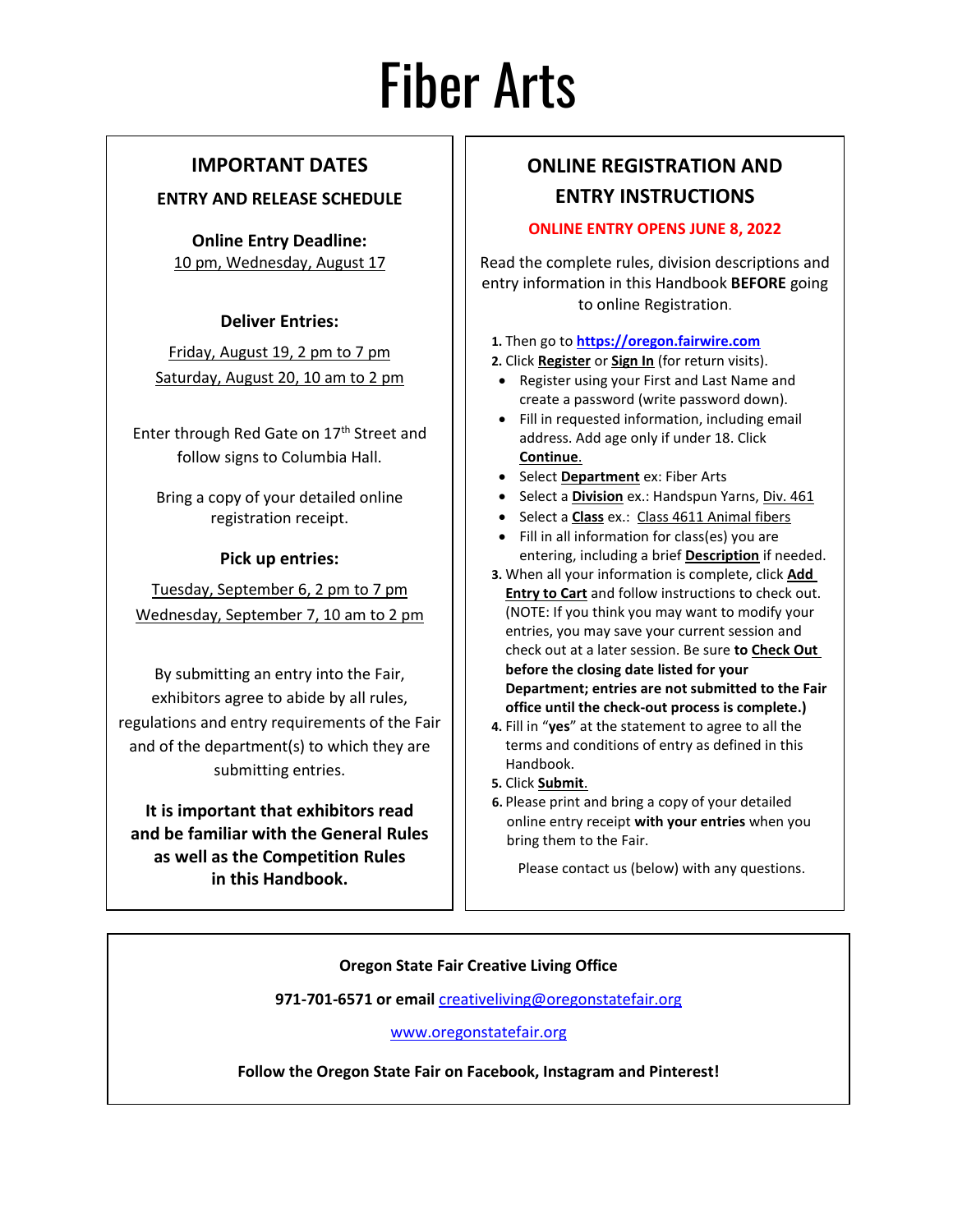## GENERAL RULES

- **1.** Oregon State Fair (OSF) competitions are open to residents of Oregon only. Entries do not need to be entered or have won at a county fair to be eligible for any competition.
- **2.** All articles must be the handiwork of the exhibitor and not been previously exhibited at the Oregon State Fair.
- **3.** Online entries must be submitted by the date indicated within each Department Handbook. Paper applications will not be accepted. Information must be accurate and complete. Walk-in entries may be accepted during intake days on a limited basis.
- **4.** Entries must be delivered and removed only during the scheduled times. Any exception shall be at the discretion of OSF staff.
- **5.** Entries will receive a claim check upon delivery. Exhibitor must present claim check or valid Oregon ID when picking up entries.
- **6.** Some competitions require an entry fee. See specific departments for fee and processing information.
- **7.** OSF staff or a judge may disqualify or transfer any exhibit which is not a true representation of the class in which it is entered or if rules are not followed.
- **8.** Judging is closed to the public unless otherwise noted. Every reasonable effort is made to secure highly qualified judges with expertise in their field.
- **9.** Entries by OSF staff and judges are prohibited in the department in which they are working. They may enter other departments.
- **10.** Volunteers who submit entries in a department in which they are working may not be present during judging.
- **11.** Ribbons and/or prizes will be awarded as warranted. All judges' results are final. Results cannot be provided over the phone but will be posted online when available. (www.oregonstatefair.org)
- **12.** Protests may be submitted to the Creative Living office accompanied by a deposit of \$25 which will be forfeited if the protest is not sustained. Protests must plainly state the cause of the complaint or appeal and submitted within 24 hours of the action.
- **13.** Ribbons and scorecards (as available) are provided with return of entries after Fair. See specific departments for return days.
- **14.** OSF is authorized to use any and all photographs, video and or digital images related to the entry for promotional purposes.
- **15.** Exhibitors shall indemnify OSF from and against all claims for damage to persons or property caused by them or their exhibits.
- **16.** OSF will take reasonable precautions to ensure safety of exhibits while on the fairgrounds, but will not be responsible for loss, damage, theft or injury of any kind to exhibits or exhibitors, unless the loss or damage is due to the negligence of OSF staff and volunteers.
- **17.** Exhibitors found in violation of rules, or to be in practices unethical or adverse to OSF, shall be penalized by forfeiture of awards and/or privileges, and removed from the exhibit.
- **18.** Items not picked up by final return days of each department are forfeited by exhibitor.

The Oregon State Fair reserves the final and absolute right to interpret any and all terms, conditions, rules and regulations contained in any and all parts of Department Handbooks and to settle and determine all matters, questions or differences in regard thereto, or otherwise arising out of, connected with or incidental to the Oregon State Fair. OSF further reserves the right to determine unforeseen matters not covered by General or Competition Rules, and to withdraw award offerings in all Competitions should any emergency exist and circumstances demand.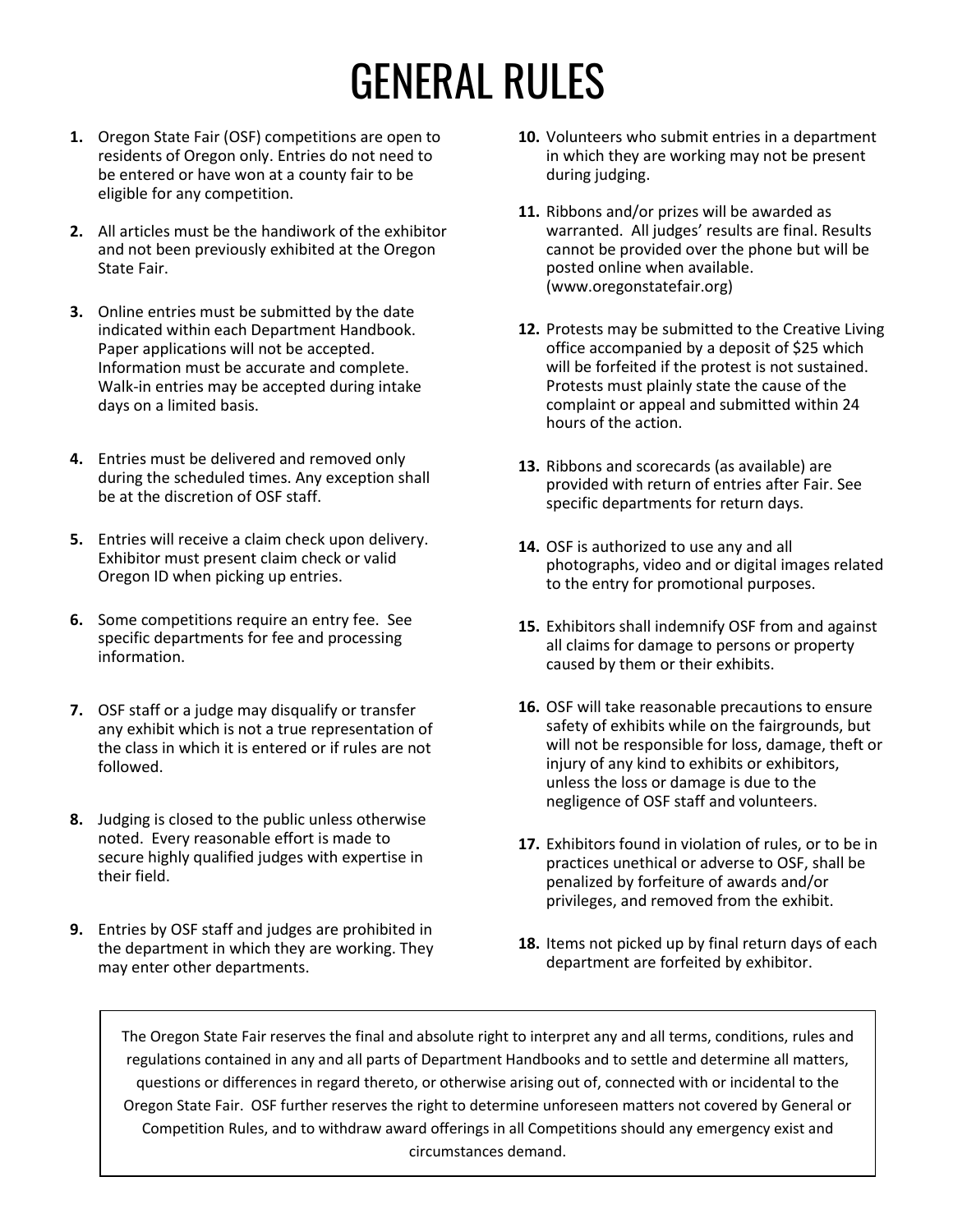### COMPETITION RULES

- 1. All General Rules apply. Your submission indicates you have read and agree to abide by the General Rules and the specific rules of this competition.
- 2. No entry fee is required. Register and enter online by 10 pm on Wednesday, August 17<sup>th</sup> at the Oregon State Fair website.
- 3. Open to Oregon residents only. No previous competition in a county fair is required, including 4-H for Juniors.
- 4. **All exhibitors are limited to 10 entries.** Adults are limited to one entry per class; Juniors and Teens are limited to three per class but no duplication of entries.
- 5. Exhibitors must follow specific instructions for each Division regarding yarn weights, labeling, etc.
- 6. **Divisions 467 and 468 are for Juniors and Teens only.** All others indicate your experience level when entering online.
- 7. Exhibits must be in a condition suitable for display**. No soiled or previously used items will be accepted.**
- 8. Entries may be reclassified if determined to be entered in the wrong division or class.
- 9. Exhibitor's name on the entry must be the person who made the item. If the item is exhibited for another maker, the item will not be judged, but will be "for display only."
- 10. "Any Other" class is to be used only when item does not fit description of any other class in the Division. **For online entry, use the "Description" text box where "specify" is indicated for an entry.**
- 11. A 3" x 5" card must be attached to the entry. See the Division instructions for details.
- 12. Items may not be removed from the Fairgrounds until the scheduled pick-up date(s). Items not picked up by September 7<sup>th</sup> will become property of the Oregon State Fair.

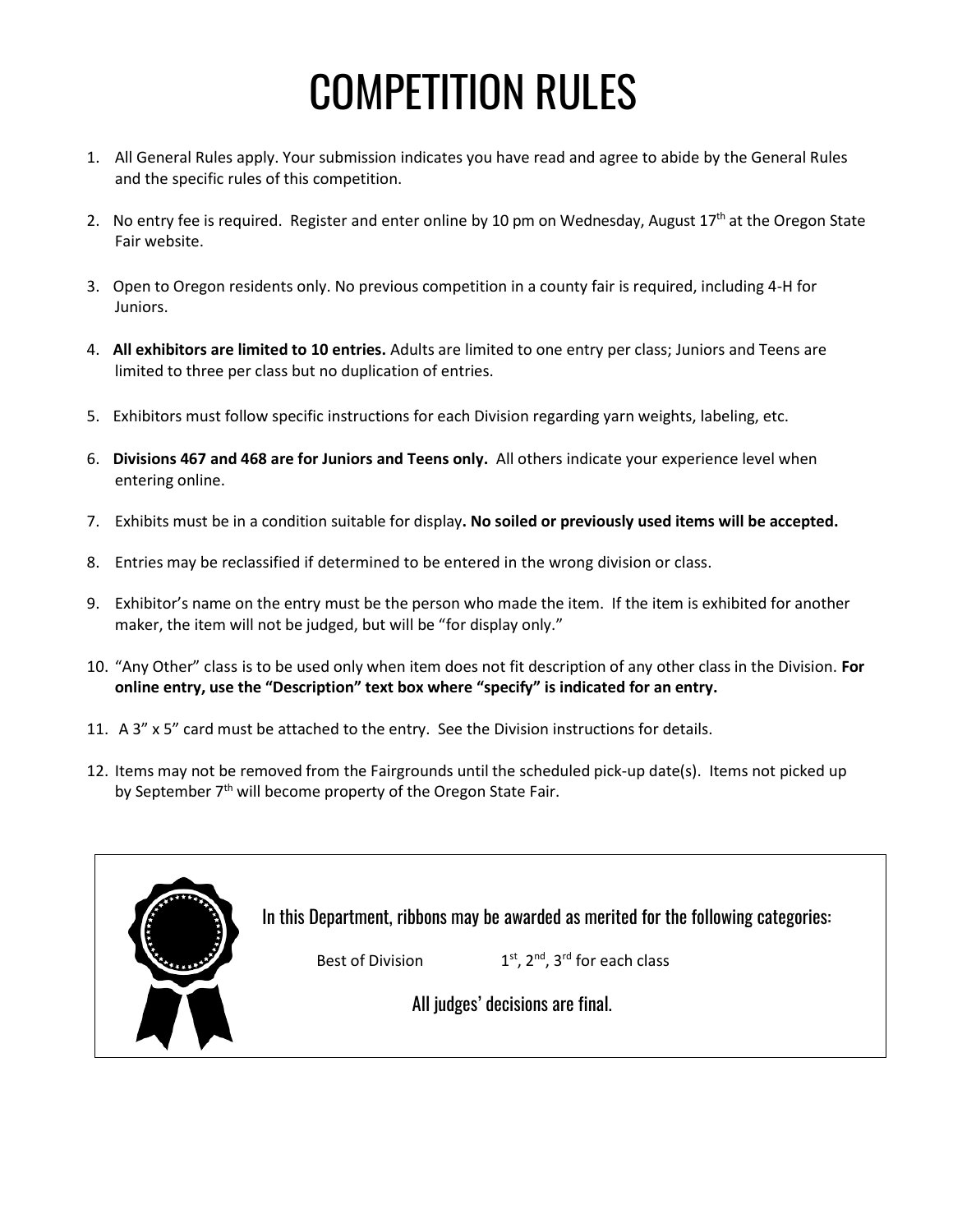#### **LEVELS:**

- **Juniors**  Ages 12 & Under (Division 467)
- **Teens –** Ages 13 17 (Division 468)
- **Beginner**  0-2 years experience
- **Experienced**  2 + years experience
- **Professional**  Judges, instructors, teachers (including in home classes), advisors, owners or operators, and those who sell their items for more than cost.

#### **DIVISIONS:**

- **460 Felted Articles**
- **461 Handspun Yarns**
- **463 Handspun Yarn Articles**
- **465 Handwoven Articles**
- **467 Juniors (Age 12 & under)**
- **468 Teen (Age 13 - 17)**
- **469 Oregon Award**

#### **460 FELTED ARTICLES – Any Fiber**

#### **Attach a 3 x 5 card listing the types of fiber used and any other pertinent information.**

- 4601 Knitted, crocheted or woven article, wearable
- 4602 Knitted, crocheted or woven article, non-wearable
- 4603 Wet felted wearable (includes laminated/nuno)
- ararticlethat 4604 Wet felted non-wearable (includes laminated/nuno)
- 4605 Needle felted figure
- 4606 Needle felted embellishment (on purchased item ok)
- 4607 Needle felted other (scenes, etc.)
- 4608 Combination of techniques

#### **461 HANDSPUN YARNS**

**All yarn must be in skeins. Each skein must be a minimum of approximately 25 yards. All skeins should be appropriately tied. Include a small sample of fiber used and a swatch indicating the intended use. Attach a 3 x 5 card with each skein and include the following details:**

- *Breed of sheep or animal if known*
- *Fiber prepared by Exhibitor: \_\_\_yes \_\_\_no*
- *Fiber dyed by Exhibitor: \_\_ yes \_\_no*
- *Intended use*
- 4611 Animal fibers (wool, alpaca, angora, llama, mohair, other animal fibers)
- 4613 Designer/novelty yarn (describe on card)
- 4614 Fiber blends (list fibers in blend on card)
- 4616 Manufactured fibers
- 4618 Plant fibers
- 4619 Silk
- 4620 Spindle spun & plied yarn (fiber spinner's choice)
- 4621 Wool, plied
- 4622 Wool, singles

#### **Special Awards**

**Best of Division – Handspun Yarn & Handspun Yarn Articles** Cash prize from **Aurora Colony Handspinners' Guild** 

**Best of Division** Gift Certificate from **Eugene Textile Center and Weaving Guilds of Oregon**

**Best Beginner** Gift Certificate from **Eugene Textile Center and Weaving Guilds of Oregon**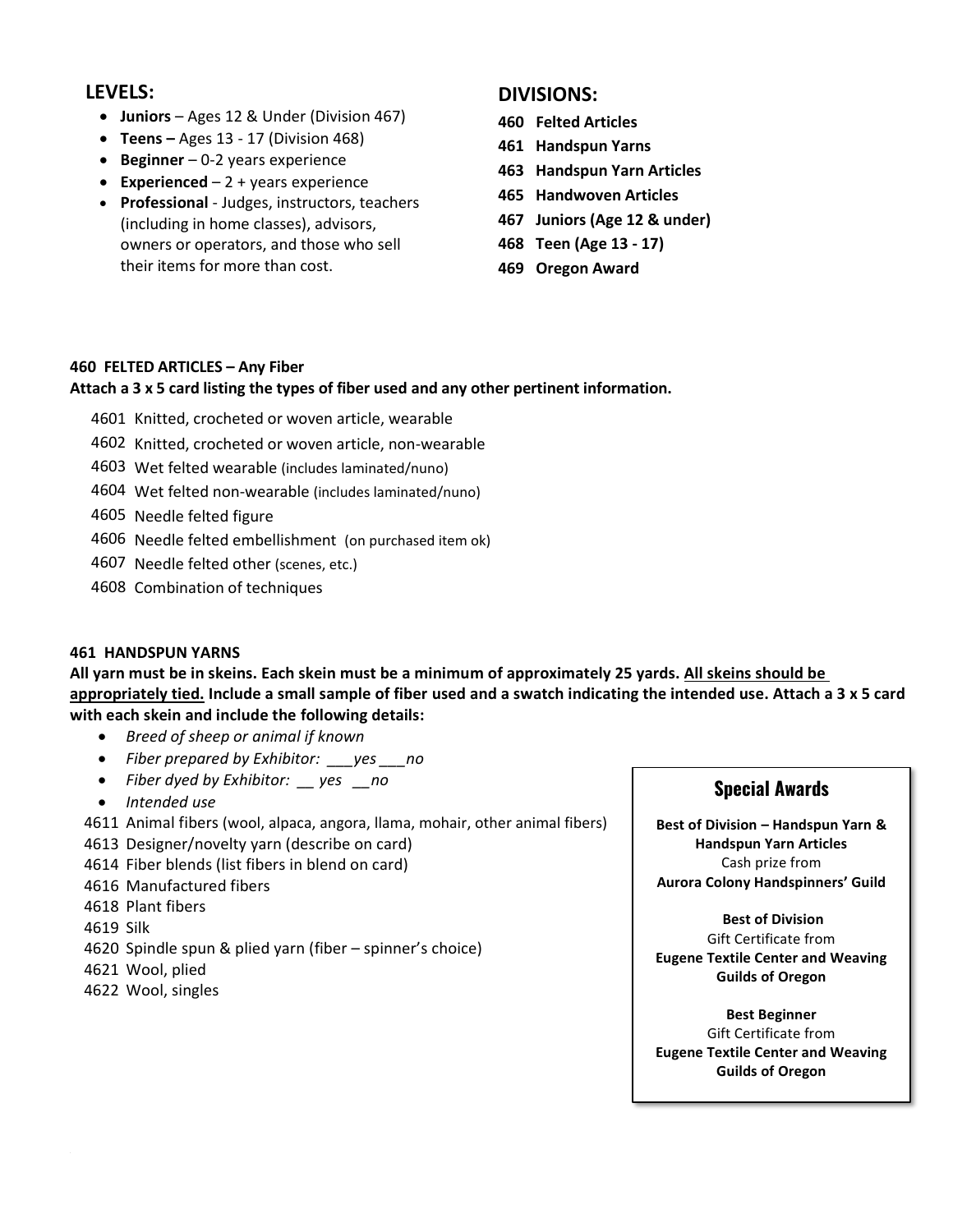#### **463 HANDSPUN YARN ARTICLES**

**Articles may be crochet, knit, woven or a combination.** 

**Woven articles must be at least 50% handspun, all others 80%.**

**On 3x5 card indicate type and amount of fiber used and technique used.** 

#### **Attach at least a 12" sample of all yarns used in final structure.**

- 4631 Adult or child/infant garment
- 4632 Afghan, blanket, robe, throw, shawl, etc.
- 4633 Clothing Accessories (socks, purses, gloves, hats, etc.)
- 4634 Household (tablecloths, runners, placemats, rugs, etc.)
- 4635 Wall hangings

4639 Any One Other (specify)

#### **465 HANDWOVEN ARTICLES – Any Fiber**

#### **Each item MUST be accompanied by a 3" x 5" card stating:**

*Fiber content; Sett; Weave; Type of loom; Number of shafts; Source of pattern and How item was finished (wet finished – hand or machine washed and how dried, fulled, pressed, etc.)*

- 4651 Accessories (belts, purses, bags, gloves, hats, jewelry, etc.)
- 4652 Blankets, throws, coverlets
- 4654 Garments, adult/child/baby
- 4658 Pillows
- 4659 Ponchos and Shawls
- 4660 Rugs, wall hangings
- 4661 Scarves
- 4662 Table accessories (napkins, placements, runners, tablecloths)
- 4664 Tapestry
- 4665 Towels
- 4667 Yardage, 2yd. minimum
- 4669 Any other (specify)

#### **467 JUNIORS**

- 4671 Felted articles
- 4672 Handspun yarns (see instructions in Division 461)
- 4673 Handspun yarn articles
- 4674 Handwoven articles

#### **468 TEENS**

- 4681 Felted articles
- 4682 Handspun yarns (see instructions in Division 461)
- 4683 Handspun yarn articles
- 4684 Handwoven articles

#### **469 OREGON AWARD**

(1 entry per exhibitor) Any felted, handspun or handwoven article celebrating Oregon



Celebrate Oregon! To be eligible, entries need to be Oregon-centric – highlighting a physical aspect of Oregon or promoting an export or commodity. The winner

will receive a special ribbon.